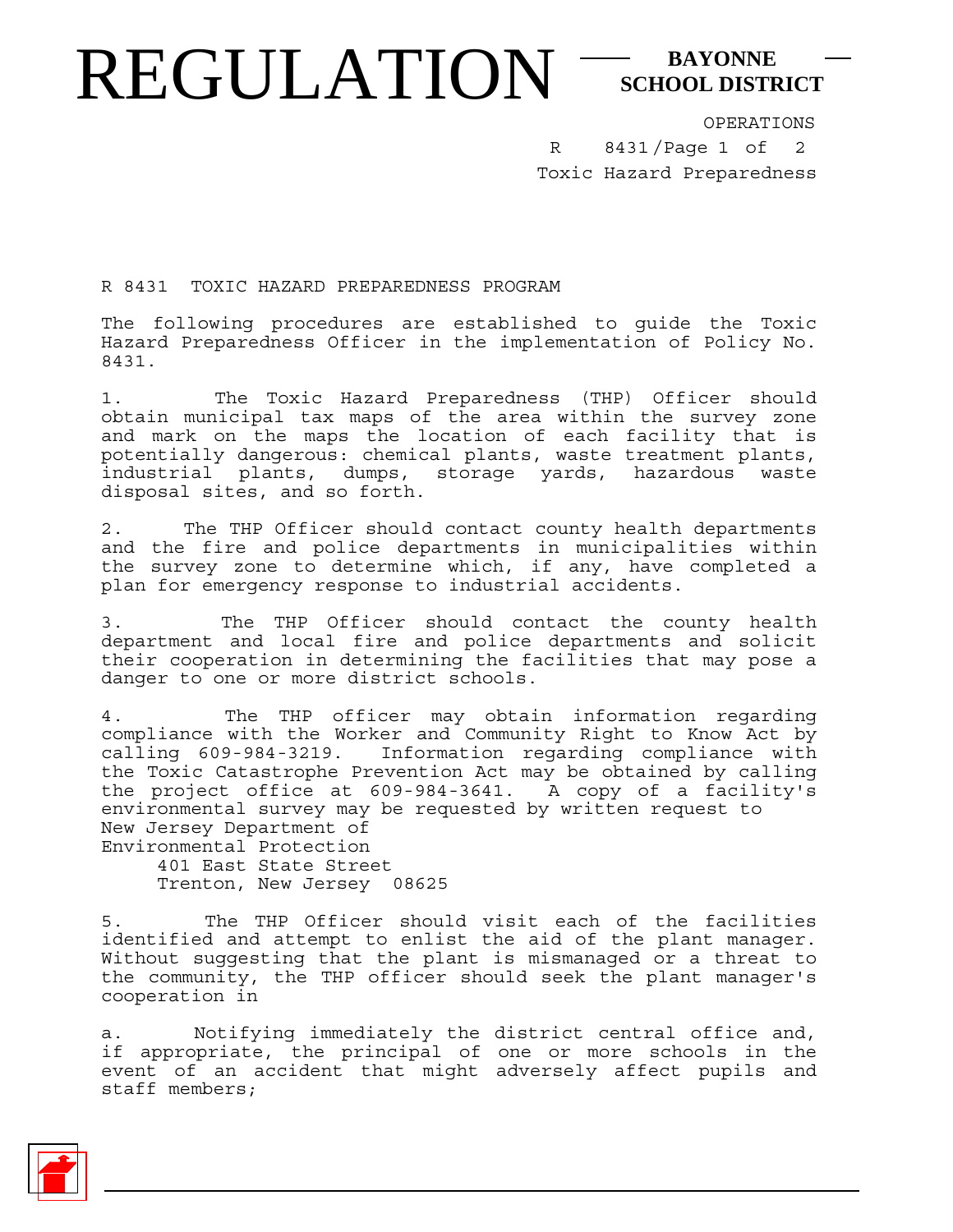## REGULATION<sup>-SCHOOL DISTI</sup> **SCHOOL DISTRICT**

OPERATIONS

8431/Page 2 of Toxic Hazard Preparedness R 2

b. Suggesting appropriate measures to be taken in response to an accident;

c. Suggesting appropriate emergency equipment and supplies that should be kept on hand in the school nurse's office for use in the event of an industrial accident; and

d. Training the district nursing staff in coping with the consequences of exposure to a hazardous substance.

6. The THP Officer shall request local fire and police officers to notify school officials immediately in the event of an industrial accident known to them which might adversely affect pupils and school staff members. The THP Officer shall also request the aid of fire and police officers as circumstances dictate.

7. The THP Officer will assist the Superintendent in planning and implementing an in-service program to train school district employees in recognizing a toxic condition and responding properly to the hazard.

Issued: 28 July 1997